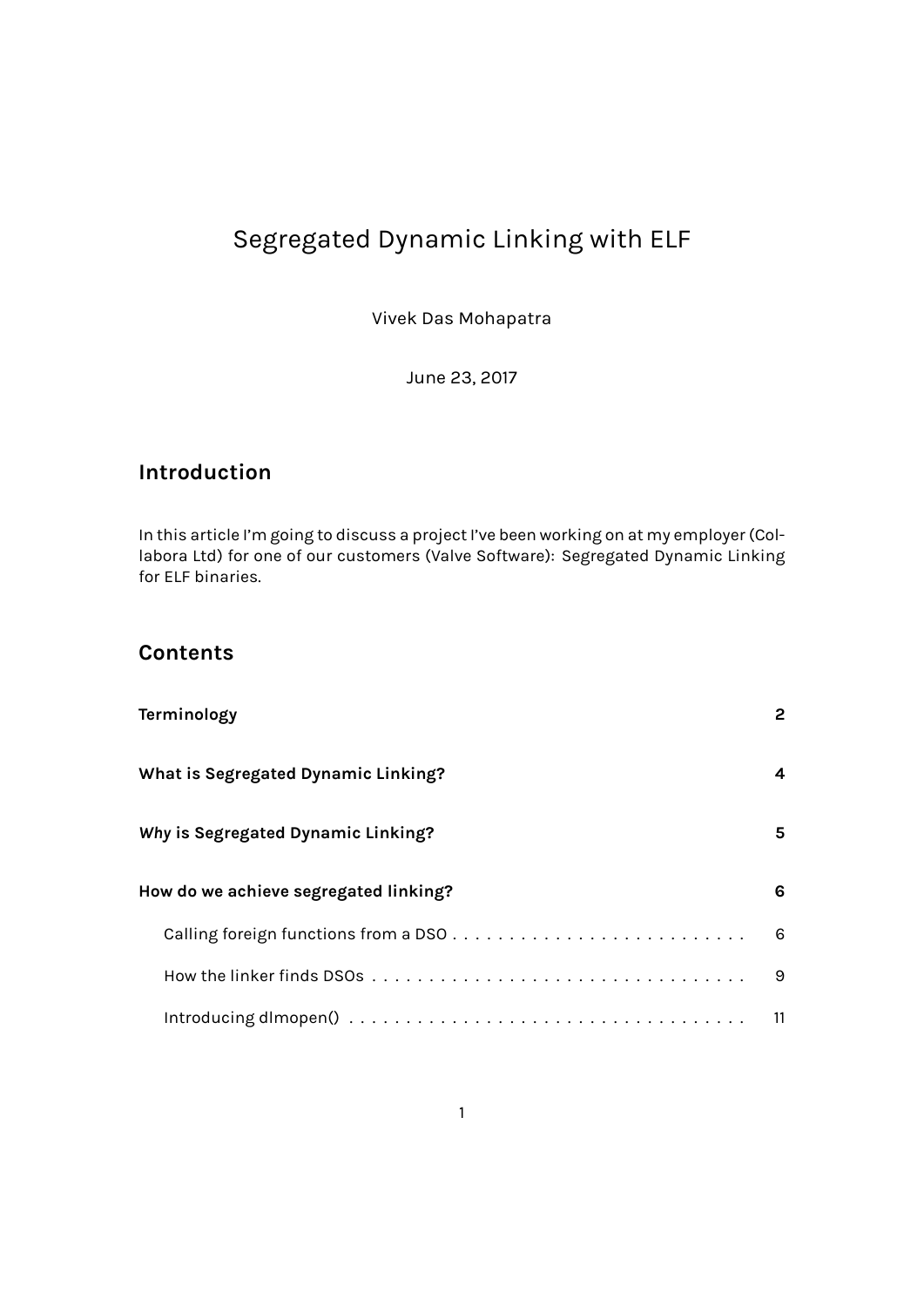#### **Putting the pieces together 12**

| Lies, TODOs, and FIXMEs                                                                 |  |
|-----------------------------------------------------------------------------------------|--|
|                                                                                         |  |
|                                                                                         |  |
|                                                                                         |  |
| Loading and exposing the real symbols $\dots \dots \dots \dots \dots \dots \dots \dots$ |  |
|                                                                                         |  |
|                                                                                         |  |

## <span id="page-1-0"></span>**Terminology**

## **calling convention**

Set of rules specifying how arguments/return values to/from functions should be arranged on the stack.

### **DSO**

Dynamic Shared Object: A program, a library or a loadable module used to make a working dynamically linked application.

## <span id="page-1-1"></span>**ELF**

Executable and Linkable Format: A specific DSO format used by many unix-ish platforms.

## <span id="page-1-4"></span>**foreign function**

A function invoked by one DSO that is defin[ed in](#page-1-1) another.

## <span id="page-1-2"></span>**GOT**

<span id="page-1-3"></span>Global Offset Table.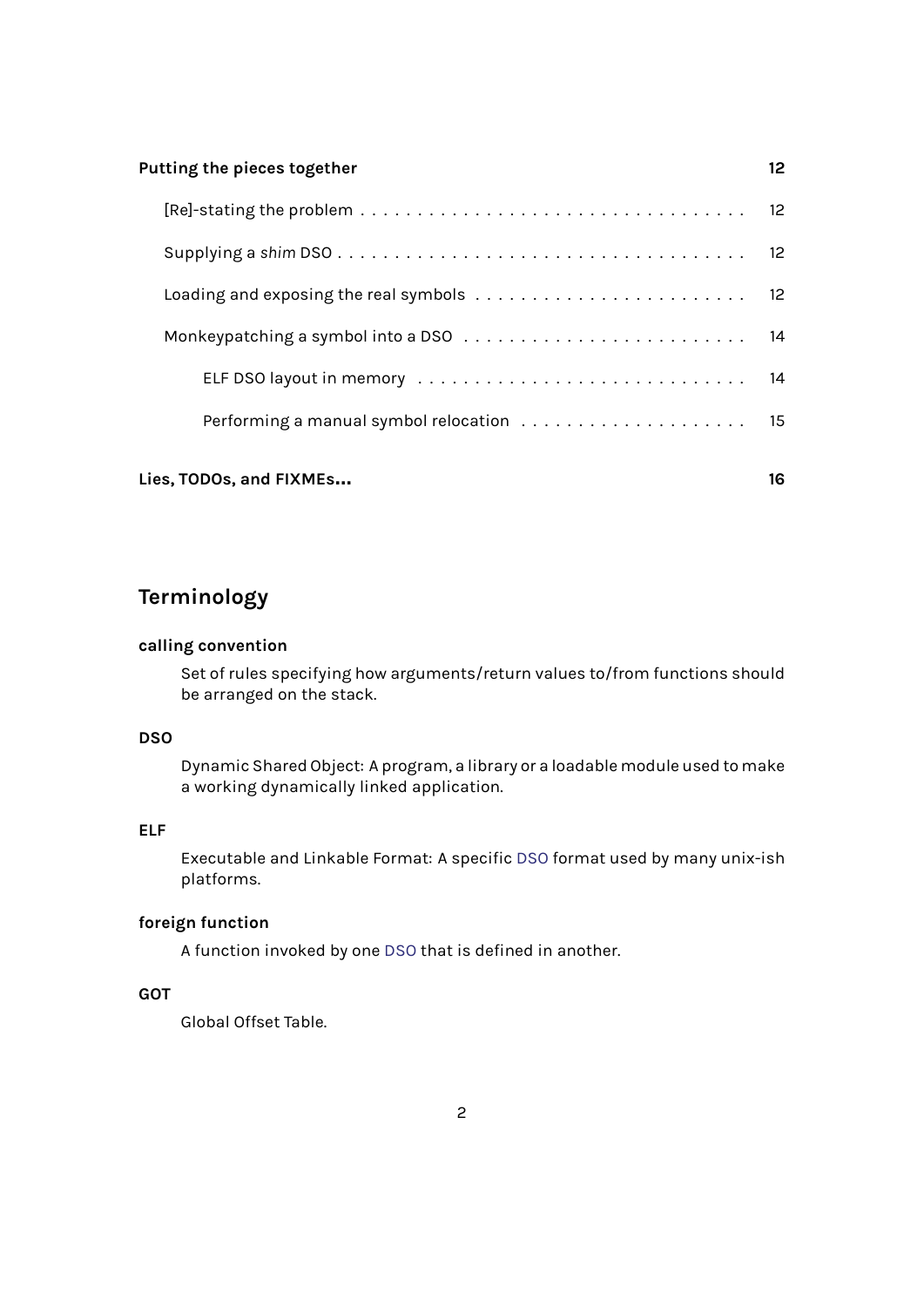## **linker**

Specifically, the run-time dynamic linker - the part of system responsible for taking a set of DSOs and assembling them into a working, running program.

### <span id="page-2-0"></span>**PLT**

Procedure Linkage Table.

### <span id="page-2-1"></span>**stack**

Area of memory where arguments for [and return values from] functions are stored during function calls.

#### **symbol**

<span id="page-2-2"></span>A function or variable (a 'named thing') provided by or used by a DSO.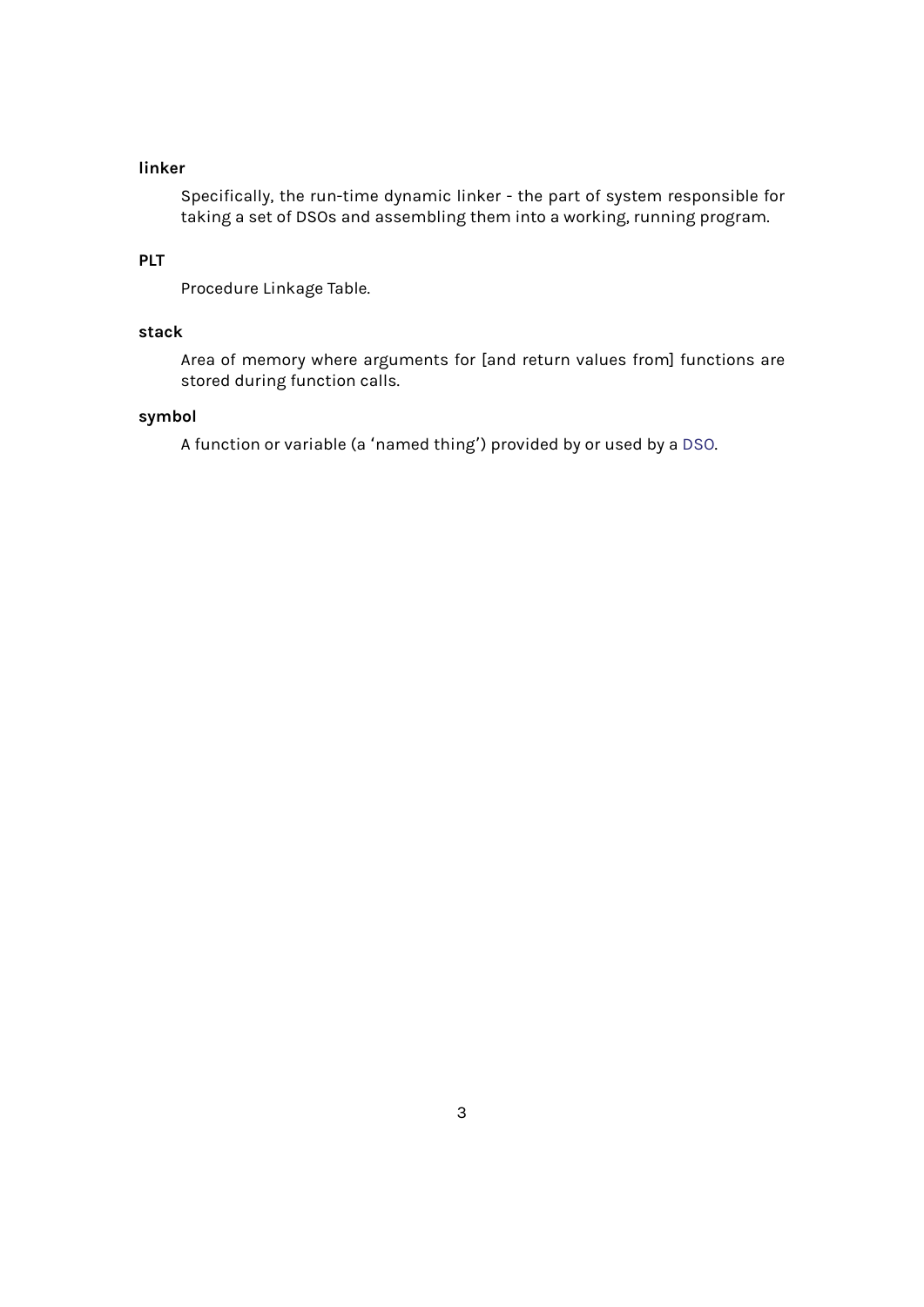## **What is Segregated Dynamic Linking?**

<span id="page-3-0"></span>In normal dynamic linking there is one copy of every DSO mapped into memory, and each DSO can see the symbols of every DSO *that it asked to see*.

Example: If my program needs two DSOs (libAA and libBA) and both the program and libBA need a third DSO (libBB) then there will be one [copy](#page-1-1) of libBB and both the main DSO [and l](#page-1-1)ibBA will see libBB's symbols, [but](#page-1-1) libAA will not.



In Segregated Dynamic Linking, we still link in a DSO as usual but we hide some of the symbols (functions, variables, etc) that would normally be visible as a result: This allows us to limit the visibility of symbols that would otherwise cause conflicts.

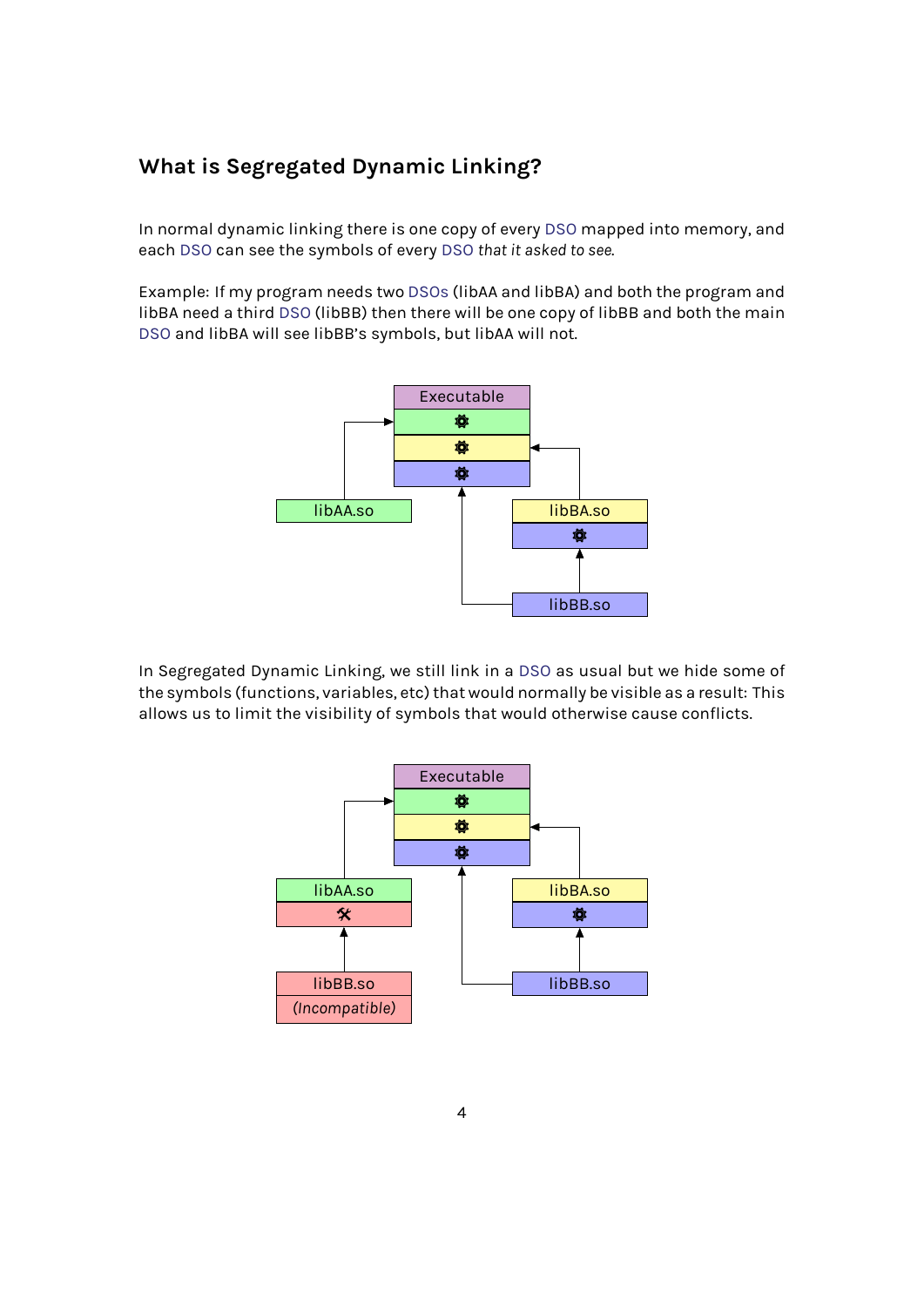## *Why* **is Segregated Dynamic Linking?**

<span id="page-4-0"></span>It would be perfectly reasonable, at this point, to ask why we don't 'just' update the offending library to use a compatible version of its dependency:

In an ideal world that is exactly what we'd do - unfortunately that is not the world in which we live.

In this particular case the scratch that needs itching is the ability of a game in a runtime (to oversimplify: a fixed set of libraries guaranteed to be at specific versions) to work with a Mesa (3D graphics library) pulled from outside the runtime.

Why is this necessary? It falls out like this:

The runtime is effectively a promise made to the game developers that certain versions of a given set of libraries will always be available, no matter which version of the host operating system the game finds itself on.

But Mesa needs to talk to specific hardware - and hardware changes rapidly. So we can't drop a frozen-in-time version of Mesa into the runtime and use that: Even though the Mesa interface might not change the old Mesa probably wouldn't be able to talk to shiny new hardware - which would mean your game simply wouldn't run on hardware made any significant amount of time after its release.

Ok, you might reasonably ask, why not 'just' pull in the Mesa from outside the runtime and be done with it? It turns out this is where our troubles begin:

- Mesa (or rather its hardware drivers) depend on libstdc++
- The runtime provides a specified libstdc++ version
- Our game loads the runtime libstdc++ DSO
- Our game loads the Mesa DSOs
- The linker notes that it already has a li[bstd](#page-1-1)c++ DSO
- The linker uses this DSO t[o link](#page-1-1) the Mesa DSOs
- If th[e versi](#page-2-0)ons aren't compatible... we crash

This is n[ot, as y](#page-2-0)ou can i[magin](#page-1-1)e, a great sales [pitch](#page-1-1) for your runtime: You can work around it by carefully controlling both the host operating system *and* the runtime but that limits your portability.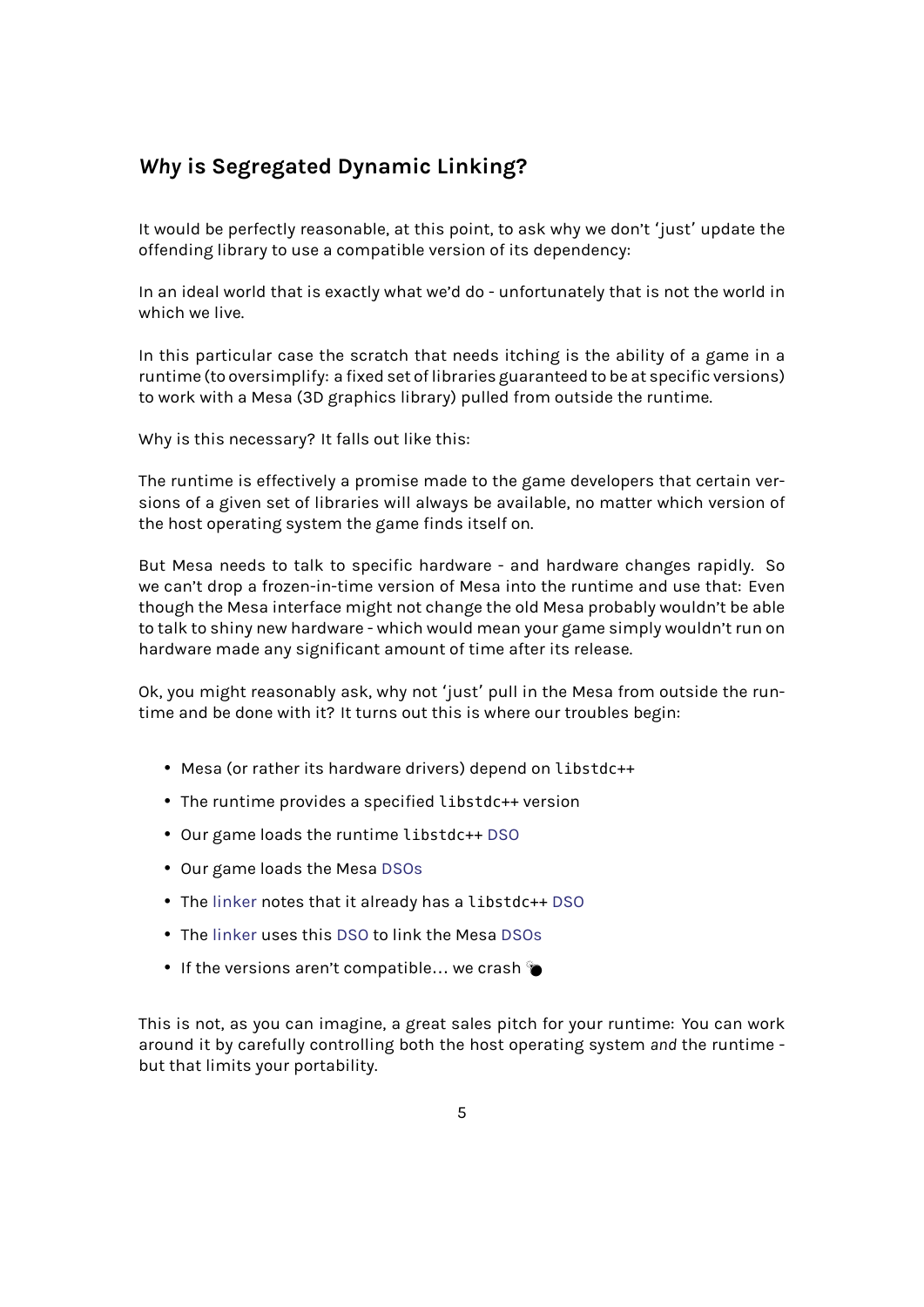That, then, is the initial problem. Our solution will look something like this:



## **How do we achieve segregated linking?**

<span id="page-5-0"></span>To answer that question we're going to need to pay attention to some low-level details of how function calls between DSOs work:

## **Calling foreign functions f[rom a](#page-1-1) DSO**

<span id="page-5-1"></span>When code in a DSO wishes to call a foreign function it cannot do so directly: It has no way of knowing where in memory the linker has put the other DSO. This is fixed (as with all problems) by adding a layer of indirection (actually two, because it makes things tidier). [Here's](#page-1-1) how it works: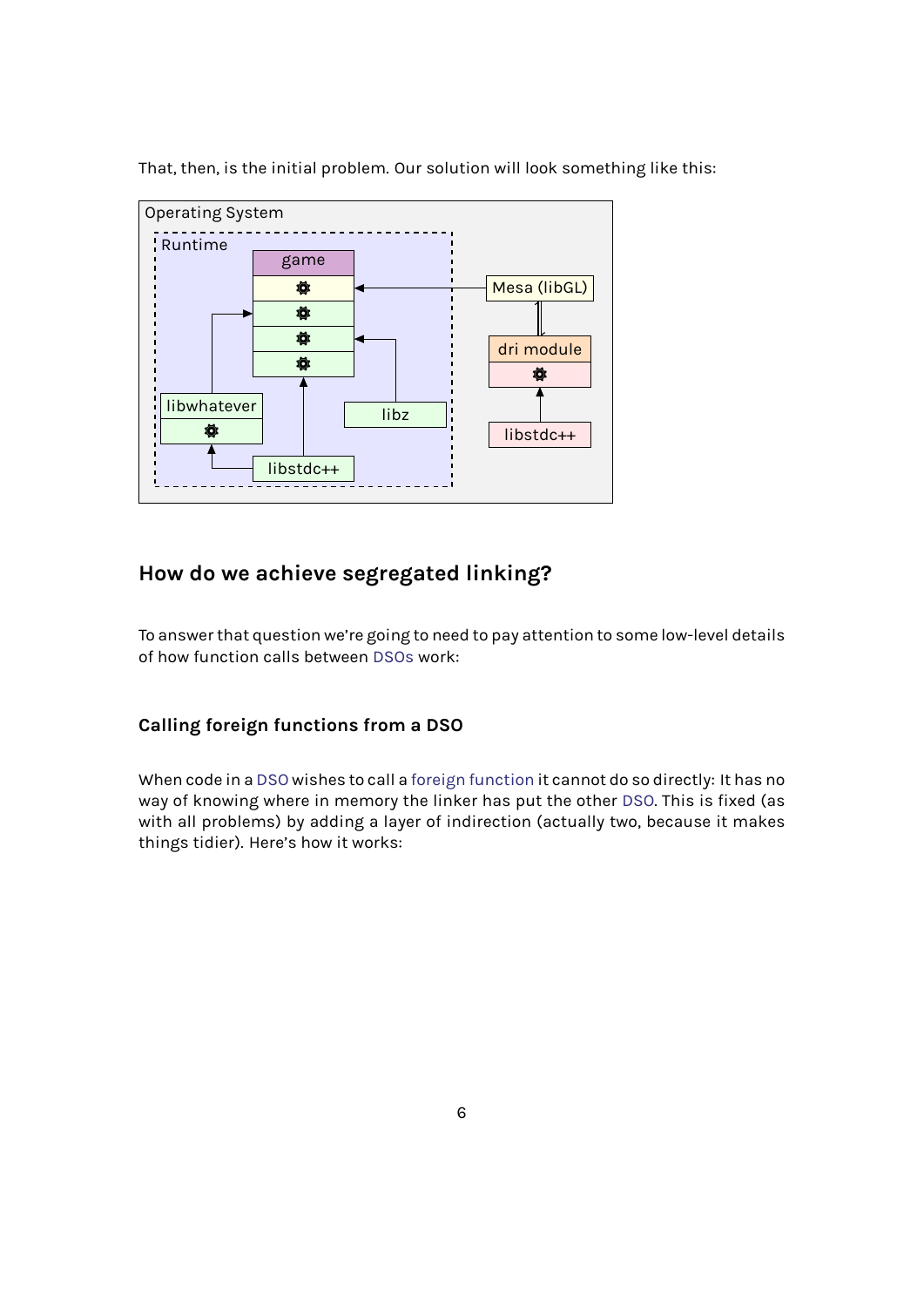Some definitions:

### **PLT - Procedure Linkage Table**

An array of stub functions, one for each foreign function.

The Procedure Linkage Table (PLT) resides in the Read-Only TEXT section of the DSO, along with the rest of the executable code, and is shared by all copies of the DSO in use.

Every DSO [has its own](#page-2-1) PLT.

## **GOT - Glo[bal O](#page-1-1)ffset Table**

An array of a[ddre](#page-1-1)ss offsets, each giving the actual location of an item in the P[LT.](#page-1-1)

The Global Offset Table (GOT) resides in the read-write DATA section of the DSO, there is a private copy for each copy of the DSO in use.

Eve[ry](#page-2-1) DSO has its own GOT.

This is [how](#page-1-1) the first call to a foreign function (whose [addre](#page-1-1)ss we do not yet know) looks:

- Calling code puts foreign function arguments on the stack
- Excution jumps to a fixe[d offset in the](#page-1-2) PLT (specific to this function)
- The PLT stub looks up the corresponding address in the GOT
- The PLT stub jumps to the address pointed at by the GOT entry
- The fixup code po[inted at by the](#page-1-2) GOT a[sks](#page-2-1) the linker for the real address
- The linker searches the DSOs the calling DSO dependso[n for](#page-1-3) the symbol
- The [fixu](#page-2-1)p code writes the address into the GOT slot
- The [fixu](#page-2-1)p code jumps to the address in the GOT slot
- The code in the foreign DSO pull[s the](#page-1-3) arg[ume](#page-1-1)nts off the stack
- The return value is pus[hed on](#page-1-1)to the stack
- Execution jumps back to the original DSO, [just a](#page-1-3)fter the original call.

Subsequent calls skip the s[tages](#page-1-1) marked · as the GOT slot will already contain the real symbol's address.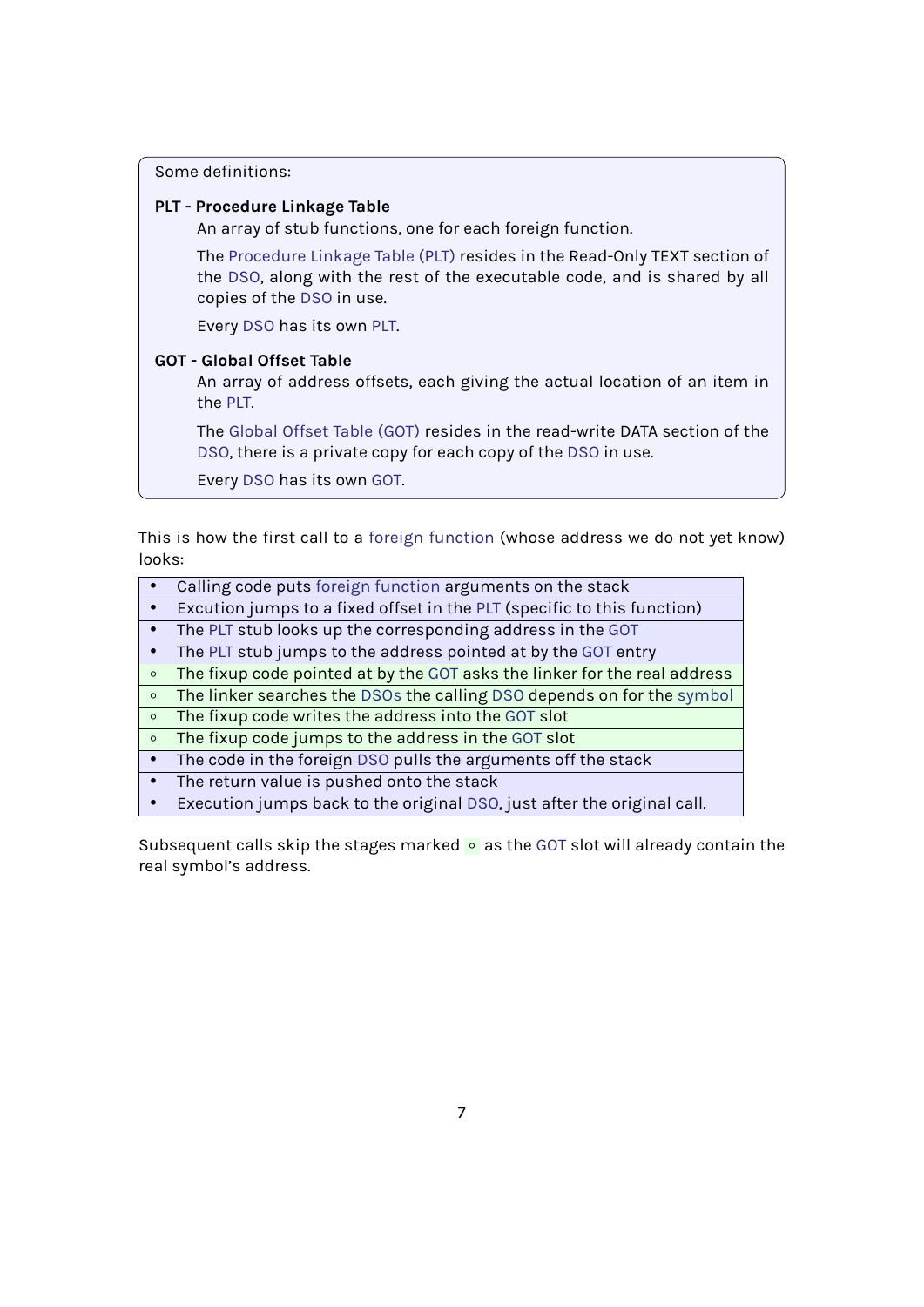

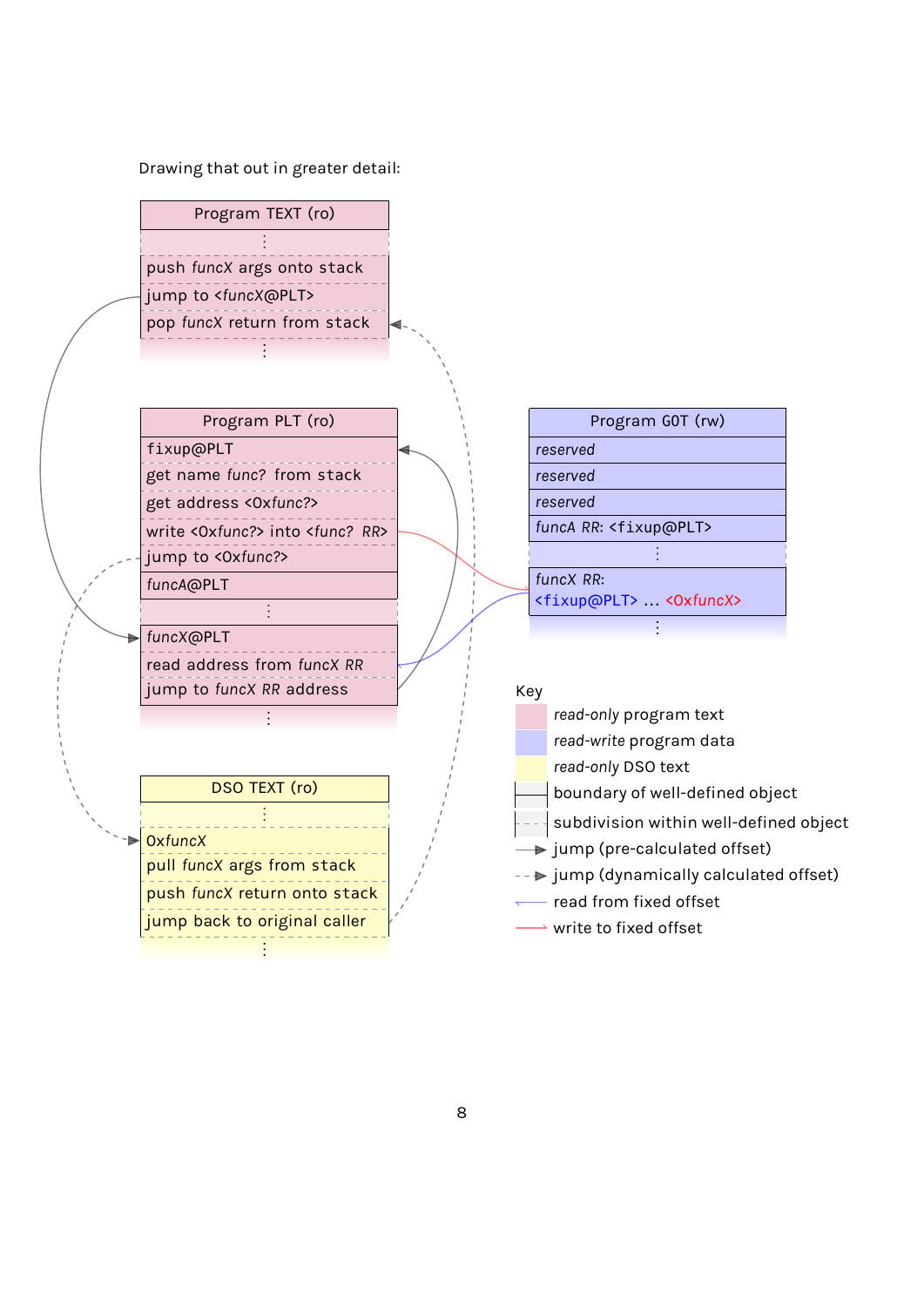Some things worth noting here (they'll be important later):

- Only the calling code in the DSO and the called code in the foreign DSO know anything about the arguments and return value (signature) of the called function. None of the intervening steps know or care about these things.
- The PLT is read-only, but the [GOT](#page-1-1) is writable.
- The address stored in the GOT slot is the only thing we need to change to divert a function call.
- If w[e sc](#page-2-1)ribble an address in[to th](#page-1-3)e GOT slot before the fixup code is ever called we can completely short [circu](#page-1-3)it the linker's normal symbol search algorithms.

## **How the linker finds DSOs**

The observant reader may have noticed that we have glibly skimmed over some details above: "The linker searches the DSOs that the calling DSO depends on"

Let's unpack some of those details:

When the linker [opens](#page-2-0) a DSO for the [first t](#page-1-1)ime it scans itf[or ite](#page-1-1)ms in the 'Dynamic Section'. There are many types of entry here, but for now we're interested in the DT NEEDED entries. These entries tell the linker which DSOs are needed by the initial DSO.

The other piece of infrastructure we need to know about is the '**link map**' list. A link map list is a [doubly] linked list of curre[ntly lo](#page-2-0)aded D[SOs](#page-1-1) - when a DSO is linked its [unre](#page-1-1)solved symbols are searched for in the link map list, but only DSOs mentioned explcitly in its DT\_NEEDED entries, plus any DSOs which have been declared as globally available, are used for this search: Others are skipp[ed ove](#page-1-1)r.

A simplifie[d diagram](#page-2-2) showing a 3-eleme[nt link](#page-1-1) map list:

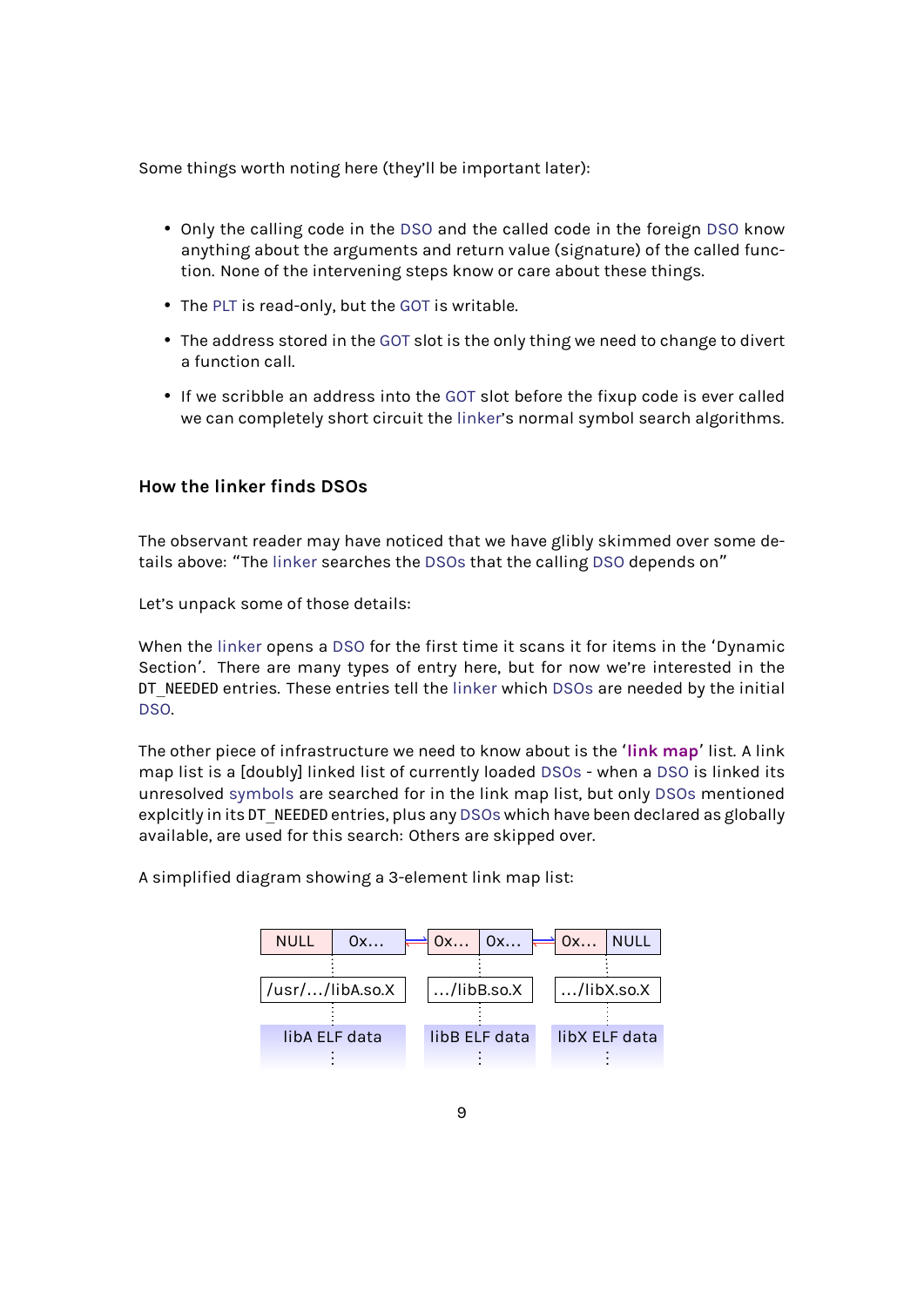Here's the rough process:

- Open the target DSO
- Scan it for DT\_NEEDED entries
- For each depen[dency](#page-1-1):
	- If the DSO is already mapped add its link map entry to the link map list for our target
	- Otherwise:
		- ▸ o[pen t](#page-1-1)he new DSO
		- ▸ map it into memory
		- ▸ add the new link map entry to the list for our target
		- ▸ recurse intot[his a](#page-1-1)lgorithm for the new DSO
- Add any declared-global DSOs to the target's link map list

NOTE: the DT NEEDED entry is generally the bare DSO [nam](#page-1-1)e - something like libfoo.so.1 - and when checkin[g the l](#page-1-1)ink map for a DSO it is this last part of the path that is compared. The exact path does not normally matter.

When the linker searches for a symbol for a given [DS](#page-1-1)O, it searches only in the link map for the requesting DSO. (A given DSO can app[ear in](#page-1-1) multiple link maps, the same copy is re-used).

Now we u[nderst](#page-2-0)and h[ow th](#page-1-1)e li[nker sea](#page-2-2)[rc](#page-1-1)hes for s[ymbo](#page-1-1)ls - we've learned some important things:

- We have the foundations of restricted symbol visibility
- The key will be controlling which DSOs appear in our link map
- We can prevent a DSO from being loaded by pre-seeding a DSO with the same base name in the current link map

This looks pretty promi[sing](#page-1-1) - we have all (or nearly all) the piec[es of](#page-1-1) the puzzle. We might, in fact, have all the pieces if we're willing to get our hands very dirty indeed and hack up the link maps entirely by hand… But it turns out the glibc developers at Red Hat have already done some of the heavy lifting for us in the form of the dlmopen() call.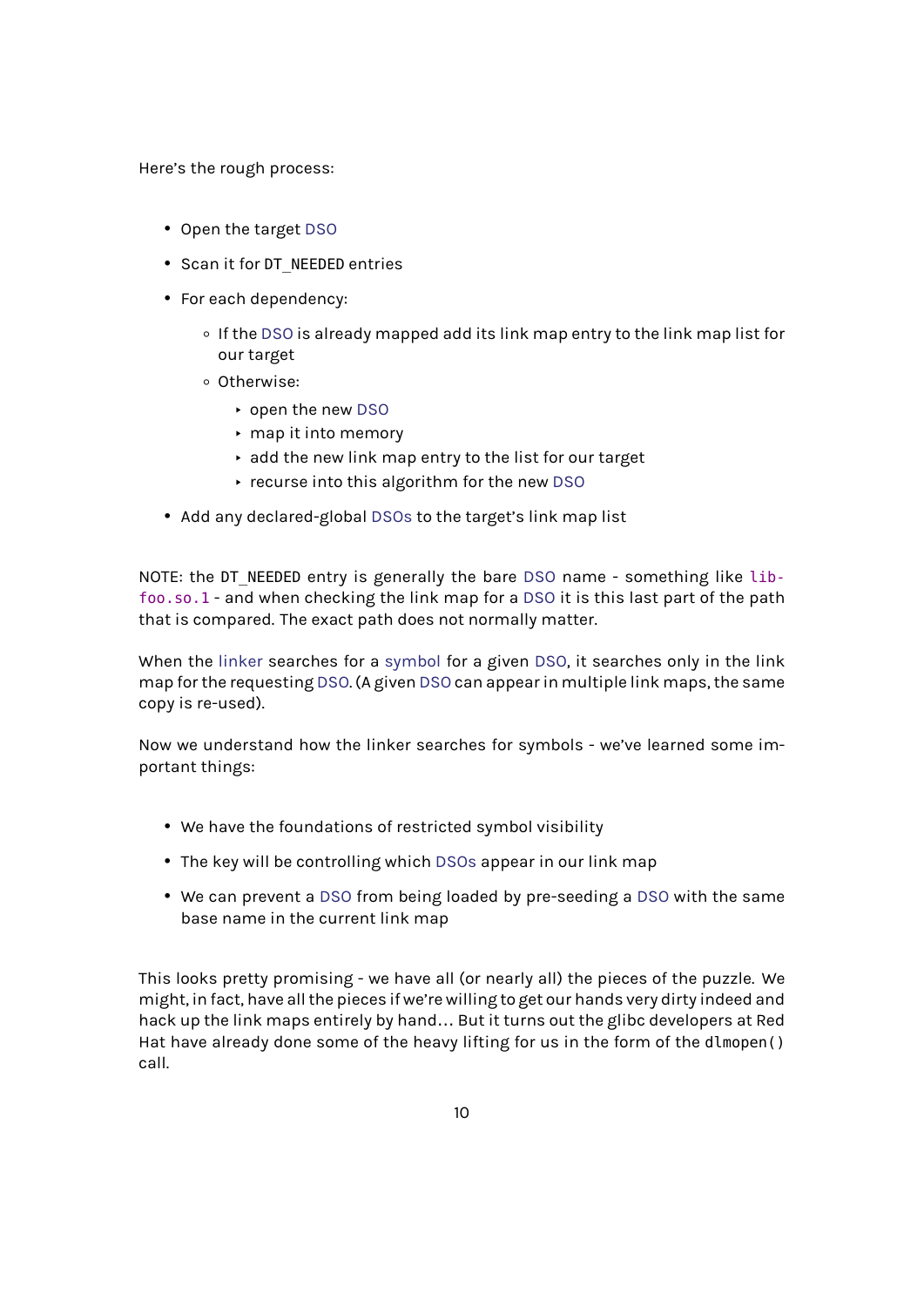## **Introducing dlmopen()**

First some background: The dlopen() C library call opens a DSO, in a similar way to the linker at program start up time: It opens the target and its DT\_NEEDED dependencies (in the same way as the linker does, described above) and adds them to the link map for the new DSO.

Thi[s is clo](#page-2-0)se to what we wan[t, but n](#page-2-0)ot quite there for two main reasons:

- dlopen() will re-use existing link map entries which match the target DSO's DT NEEDED, which might pull in the 'wrong' version of a DSO.
- If a new DSO is later opened and flagged as global, and our DSO (or any of its DT NEEDED entries) are also required by that new DSO, they will cease to [be hid](#page-1-1)den and start being used by the linker (and we want to [contr](#page-1-1)ol DSO and symbol visibilit[y\).](#page-1-1)

This is where dlmopen() comes in: I[t is like](#page-2-0) dlopen(), but puts th[e new](#page-1-1) DS[O's link](#page-2-2) map entries in a specific link map list (that you request) or creates a new list and puts the entries there.

If the new DSO mapping is not added to the default link map list the li[nker](#page-1-1) won't encounter it while resolving symbols for DSOs in the default namespace - this means no symbols from the new DSO will be exposed or used during normal linking.

Likewise s[ince](#page-1-1) the new DSO gets its own private link map list, it won't [\(by de](#page-2-0)fault) ha[ve any of](#page-2-2) its symbols r[eso](#page-1-1)[lved from](#page-2-2) o[ur ma](#page-1-1)in set of DSOs.

Now that we have all<sup>1</sup> t[he pie](#page-1-1)ces of the puzzle, we can put together a solution to our problem.

<sup>&</sup>lt;sup>1</sup>Spoiler: We're going to need more pieces.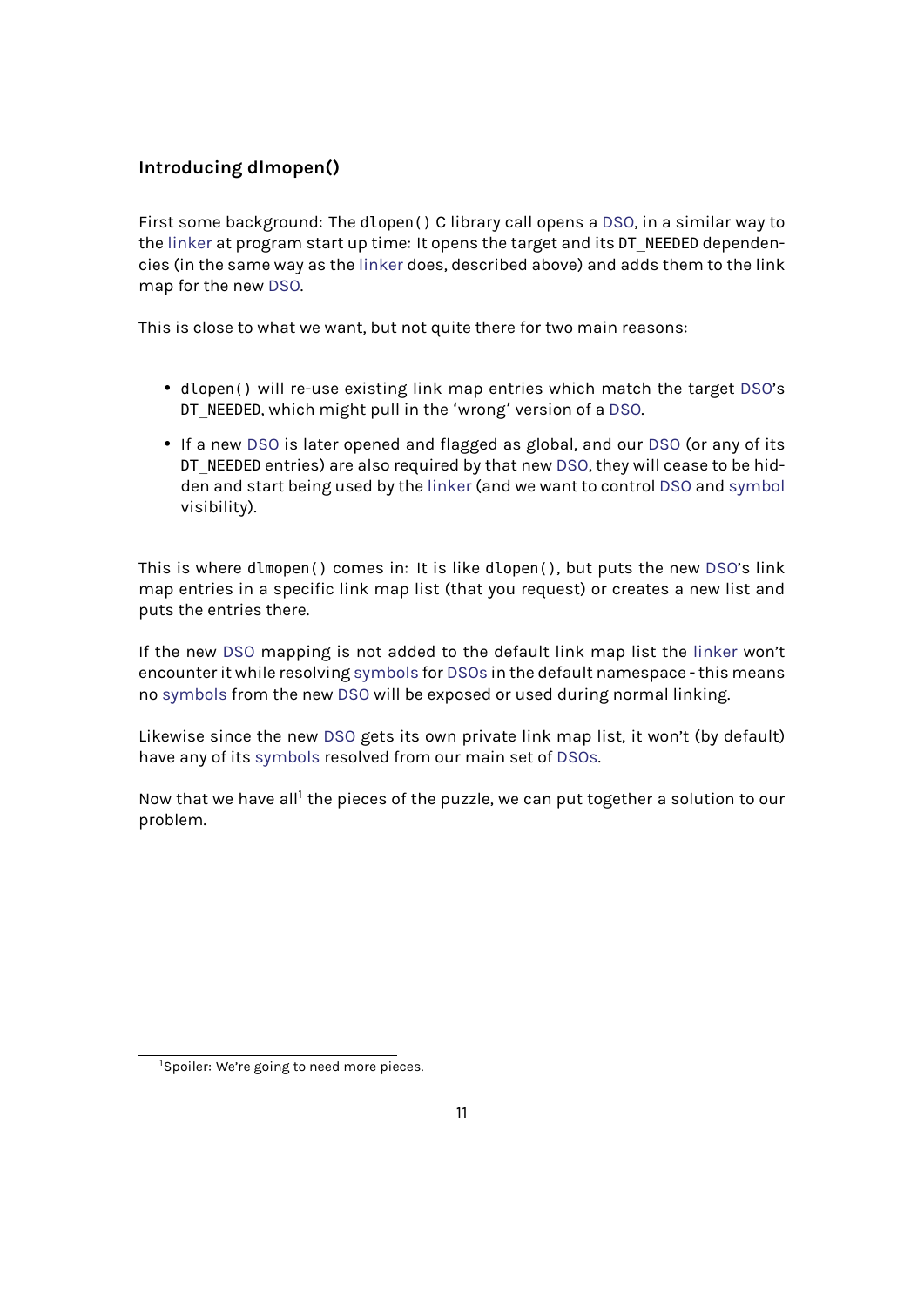## **Putting the pieces together**

## <span id="page-11-0"></span>**[Re]-stating the problem**

<span id="page-11-1"></span>Let's start by stating the exact problem we're going to try and solve:

- We have a runtime in which we wish to start a program
- The runtime contains some, but not all of the DSOs we need
- The runtime appears to the program as a filesystem starting at /
- The real filesystem is bound into the runtime, [and a](#page-1-1)ppears as /host
	- In other words, /lib from the OS appears as /host/lib, and so on.
- If a DSO comes from /host, we want to use only other DSOs from /host
- Only the explicitly required /host DSO should be used by the linker
	- ie anything else pulled in from /host should re[main i](#page-1-1)nvisible to the pro[gra](#page-1-1)m and other runtime DSOs
- The program should run complet[ely un](#page-1-1)altered: No rebuilds, [no patc](#page-2-0)hing of the binary.

## **Supplying a** *shim* **DSO**

<span id="page-11-2"></span>The first step is allowing the program to find a DSO that satisfies its DT\_NEEDED entry. We can't simply add the /host tree to the linker's search path (that wouldn't allow /host vs runtime segregation): We can, however, provide a fake library with the same name as our target DSO and let the linker find [that](#page-1-1).

This shim library is made easier to gener[ate by](#page-2-0) the fact that we don't (as you may recall from earlier) need to know the signature of each function: We're never going to call the stubrout[ines](#page-1-1) it contains [so we](#page-2-0) only need then to have a compatible entry in the symbol table of our shim DSO.

## **Loading and exposing the r[eal s](#page-1-1)ymbols**

<span id="page-11-3"></span>Now that we've generated our fake DSO, we need to have it find the real symbols and patch up the GOTs of any DSOs that need them.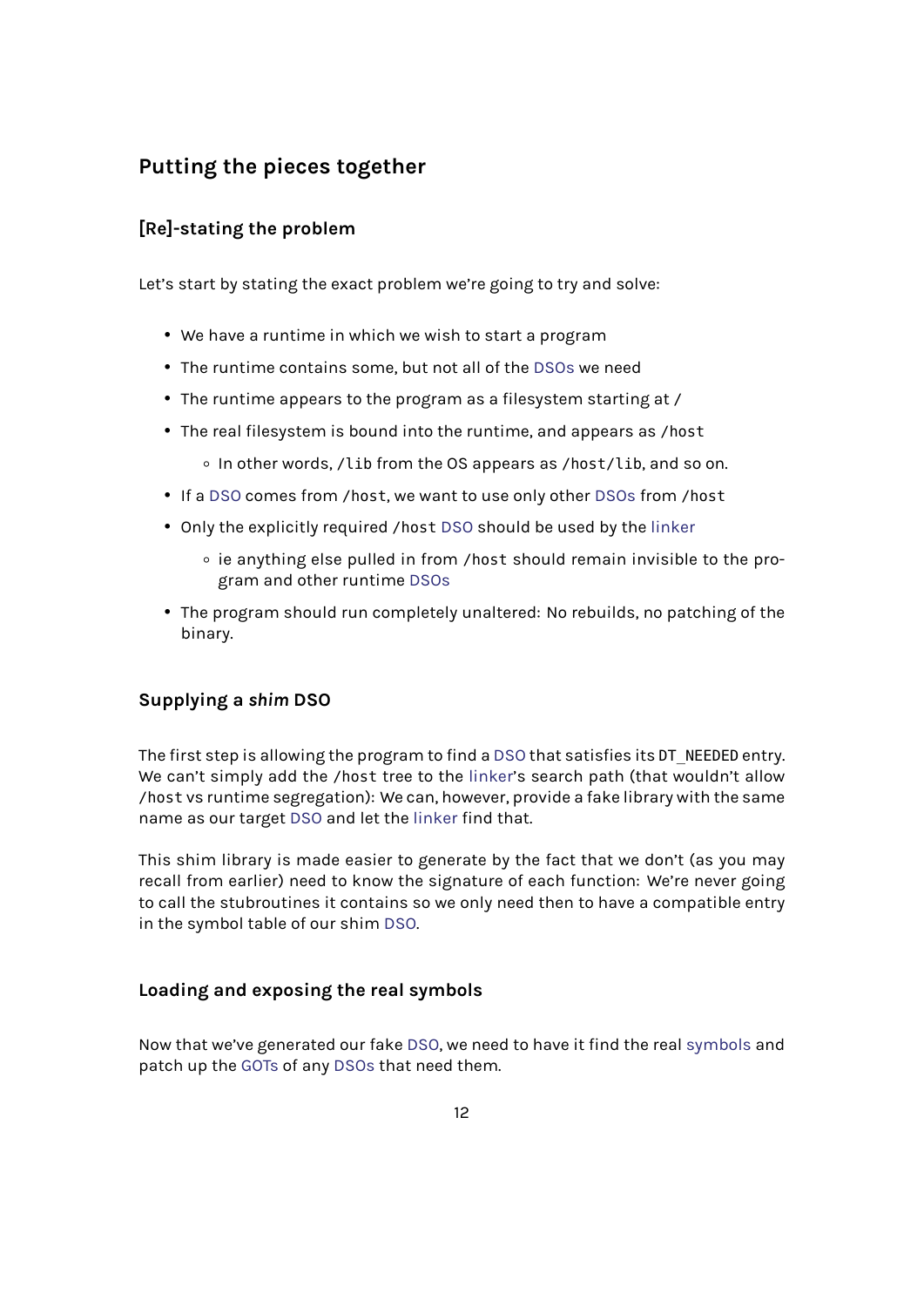This requires a few steps:

- The list of symbols to export from the dlmopen() namespace is built into the library (it turns out this is the most reliable way to do this - and there's no reason not to other than code/binary size)
- The shim [DSO](#page-2-2) harvests the DT\_NEEDED entries recursively from the target DSO from /host and its dependencies, keeping track of which needs what
	- To find the relevant DSOs, our shim must read and interpret the linker cach[e at](#page-1-1) /host/etc/ld.so.cache, as well as searching LD\_LIBRARY\_[PATH](#page-1-1), if set, and also searching the default locations at /lib and /usr/lib
	- In addition to the pa[th map](#page-1-1)ping we also have to be careful to ignore [DSOs](#page-2-0) with the 'wrong'type - on x86\* there are three common types: x86-64, i386 and x32. We only want to pick DSOs which are the same as the original DSO (the program)
	- While it does so it takes care to remap all paths to have a /host prep[ended](#page-1-1) to them, including resolving [any sy](#page-1-1)mlinks manually with the extra /[host](#page-1-1) element where necessary
	- A few DSOs are *not* pulled from /host notably the C library and the linker themselves, which can't really be duplicated in one process. The linker code is allowed to fetch these from / as usual
- It then dl[mopen\(](#page-1-1))s the target DSOs in *reverse* dependency order: That i[s Any](#page-2-0) DSOs with no dependencies are opened first, then the DSOs which only n[eeded](#page-2-0) those first DSOs, and so on and so forth
	- The dlmopen() calls are [made](#page-1-1) with the full /host/… path to the DSO in [q](#page-1-1)uestion, to make sure we pick up the /host vers[ion](#page-1-1)
	- ∘ The li[nker, w](#page-1-1)hen checking for DT\_NEEDED items in the link map, only checks the base name of the DSO (the final libfoo.X part) so our /host DS[Os](#page-1-1) only get other /host DSOs used to satisfy their requirements.
- Finally, once the full /host DSO set has been loaded, our shim DSO monkeypatches the runtime DSOs [to m](#page-1-1)ake them use the right symbols (this [is com](#page-1-1)plicated enough that I'[m goin](#page-1-1)g to break it out into its own section [see below]).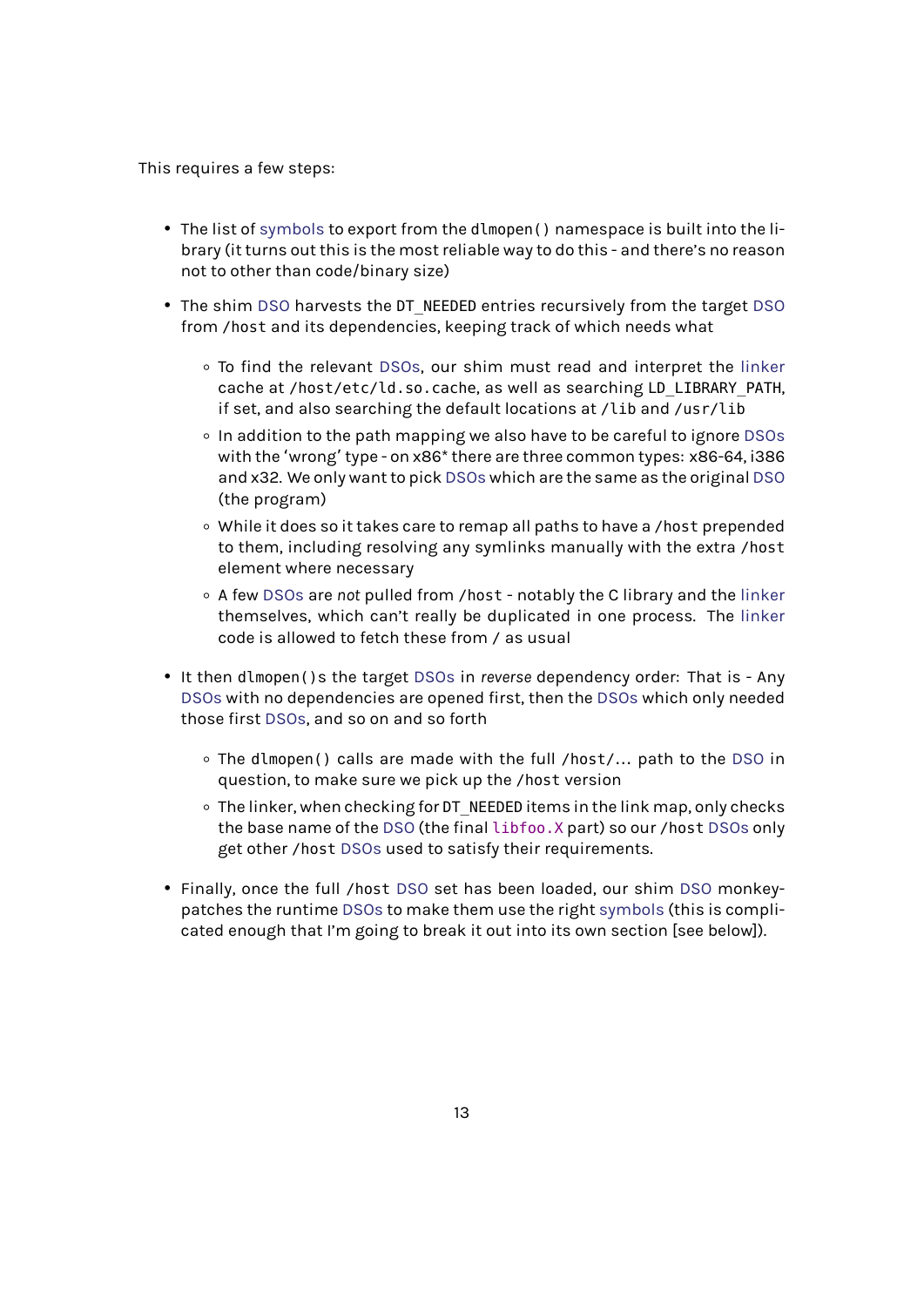## **Monkeypatching a symbol into a DSO**

### <span id="page-13-0"></span>**ELF DSO layout in memory**

This is where we need to dive into the details of how an ELF DSO is laid out in memory (as opposed to on disc) in even greater detail.

They key to all of this is the glibc library function  $d\mathbf{l}$  iterate  $phdr()$ : it allows us to invoke a callback function of our choice on each DSO [in](#page-1-4) [the](#page-1-1) *default* namespace (it does *not* touch private dlmopen() namespaces).

Our callback function will know the base address in memory of the DSO, the name of the DSO, and the start of the array of ELF Program [Heade](#page-1-1)rs.

There are many types of program header (see /usr/include/elf.h) but luckily for us we'[re on](#page-1-1)ly interested in PT\_DYNAMIC sections. These are, unsurpri[singly](#page-1-1), the part(s) of the ELF DSO related to dynamic li[nking](#page-1-4). There could technically be more than one dynamic section: We're going to iterate over them all and treat them all the same so this doesn't matter much.

In each [PT](#page-1-4)[\\_DYN](#page-1-1)AMIC section we find an array of ElfW(Dyn) entries, each with a DT ... type, finishing with an entry of type DT\_NULL (see elf.h again).

These dynamic entries are not guaranteed to be in any particular order (although the DT \*TAB entries will appear at the start), and some of them can only be interpreted usefully by referring to the contents of other DT ... entries. Here are the ones we turn out to be interested in:

### **DT\_STRTAB**

The string table. This points to an area (within the current PT\_DYNAMIC section) that contains NUL terminated strings. Any DT\_… item that needs to refer to a printable string will point to a location in this entry

(pointer)

### **DT\_SYMTAB**

The symbol table. Contains some metadata about each symbol such as its visibility and type. Since we're working from a pre-compiled list we can assume most of these - we're mainly interested as a way of finding the name of the sy[mbol in th](#page-2-2)e DT\_STRTAB

(pointer)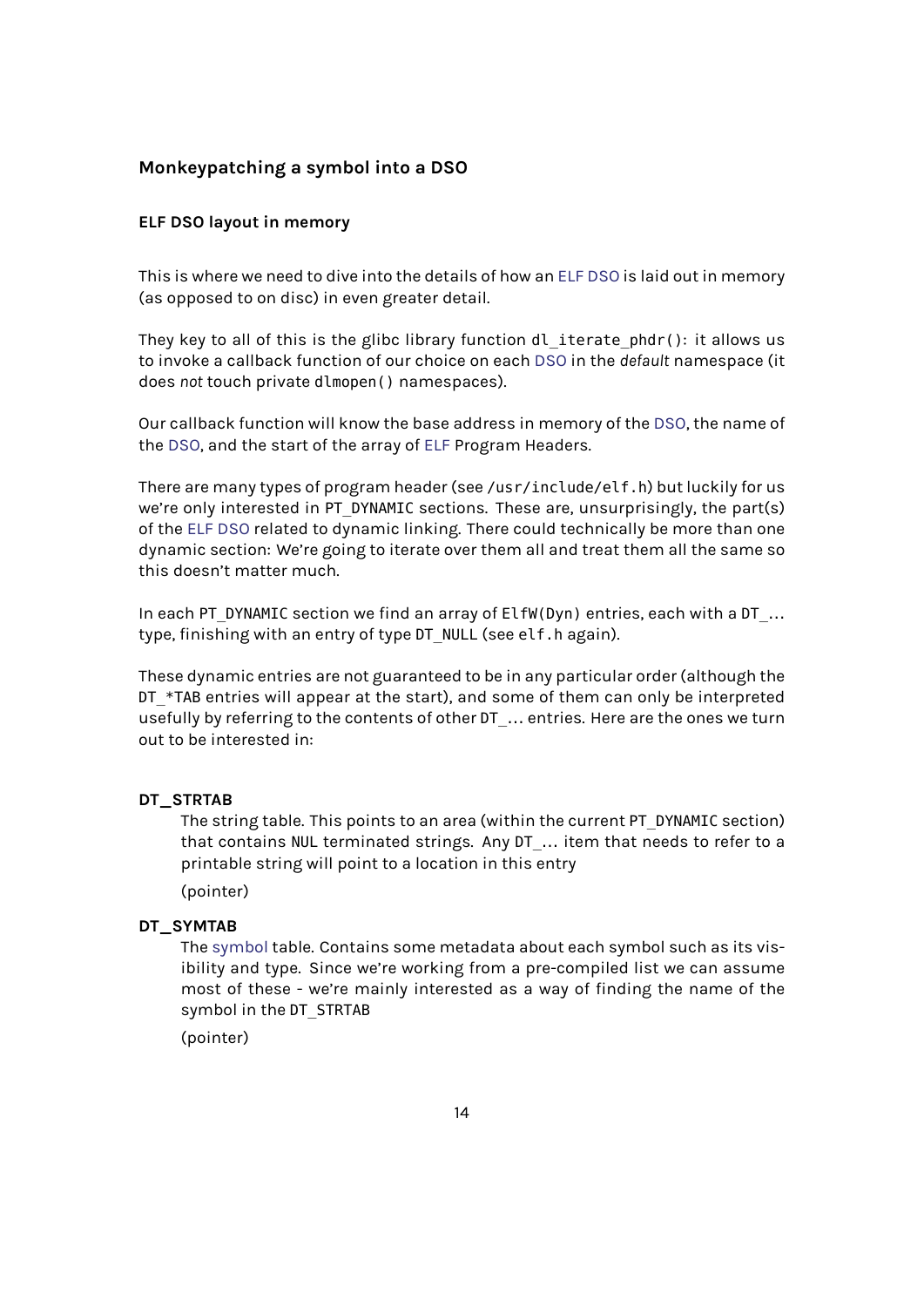### **DT\_PLTREL**

This gives the type of the relocation table - DT\_REL or DT\_RELA

(integer)

#### **DT\_PLTRELSZ**

The total size of the array of relocation records in the relocation table. Used for bounds-checking.

(integer)

#### **DT\_RELASZ/DT\_RELSZ**

The total size of the DT\_REL[A] style relocation table (if there is one). There may be one of these with one corresponding table. The table and size fields must match in type.

(integer)

#### **DT\_JMPREL**

The actual location of the relocation records. We need the DT\_PLTREL and DT\_PLTRELSZ values to process this.

(pointer)

## **DT\_REL/DT\_RELA**

In addition to the relocation table pointed at by DT\_JMPREL, there may also be additional relocation tables existing independently. They're typically not interesting as all function-related relocations should be in the DT\_JMPREL table, but we process them anyway as this layout rule is 'just' a convention.

(pointer, not seen in testing so far)

#### **Performing a manual symbol relocation**

<span id="page-14-0"></span>Having found the symtab, strtab and relocation array, we can process the entries there: Each relocation record contains the following information:

- The address (of the GOT entry, not the symbol) That is, the address of the address used by the PLT to call the function
- The relocation type. There are *many* relocation types (nearly 40 for x86-64 alone). Fortunately to reloc[ate b](#page-1-3)asic function [calls we](#page-2-2) only need to handle one per architecture: R\_X86[\\_64\\_](#page-2-1)JUMP\_SLOT and R\_386\_JMP\_SLOT respectively

[ Every relocation type has its own rules for how to calculate the correct jump. ]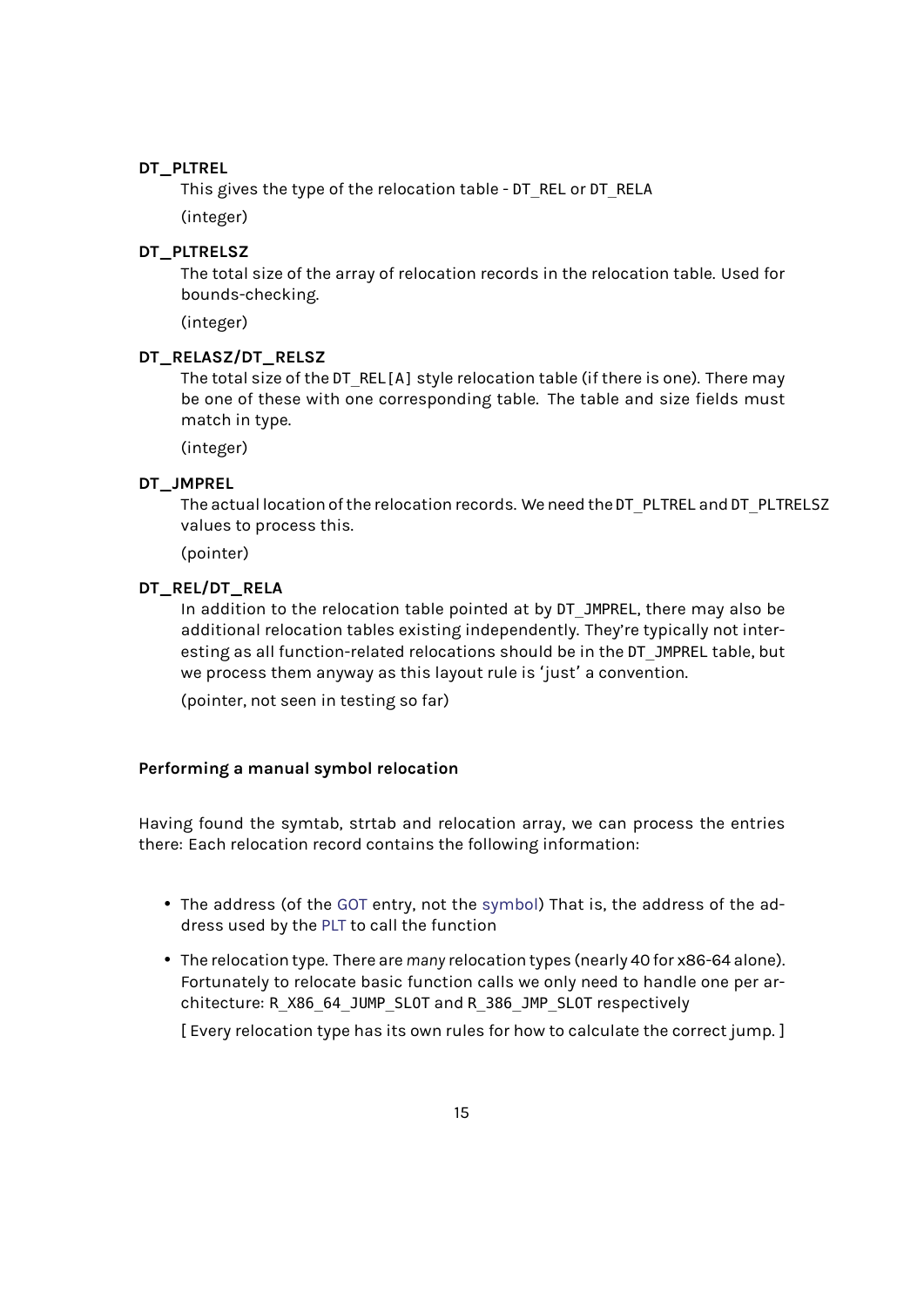• The addend (an additional offset to the address). I don't know what this is for, I've never seen it be anything other than 0.

[Only DT\_RELA records have an addend - DT\_REL don't]

• The index (0-based) of this symbol in the symtab.

Finally, having gathered all this information, we can perform a relocation (remember that we have to do this for every [DSO](#page-2-2) from the runtime as each one will have its own GOT):

- Check the name of the sy[mbol](#page-1-1) (relocation record  $\rightarrow$  symtab  $\rightarrow$  strtab) against the hard-coded relocation list in our shim DSO. If it's not there we're leaving this symbol alone.
- Get the real address of the [sym](#page-2-2)bol from the dlmopen() private namespace with dlsym().
- [Calcula](#page-2-2)te the address of the GOT slot which we wish to overwrite. To start with, it will contain the address [of the fi](#page-2-2)xup code in the PLT.
- Write the real address into the GOT slot.
- Proceed to beer island. We [have](#page-1-3) monkeypatched [one](#page-2-1) function symbol in one DSO!

What's left is repeating this process for every symbol in our hard-coded export list, for ev[ery](#page-1-1) DSO from the runtime.

Strictly speaking we should only monkeypatch symbols in DSOs which require the *real* library via a DT\_NEEDED entry: If we are a [shim for](#page-2-2) libfoo.so.1 then we should only tryt[o rep](#page-1-1)lace symbols in other DSOs that explicitly depend on libfoo.so.1. In practice it has not been necessary to be careful about this([at leas](#page-1-1)t so far).

It's worth noting that we're using a very stupid, brute-force approach to matching each symbol: We [don't use](#page-2-2) any oft[he cle](#page-1-1)ver hashing that the linker uses to speed things up. This is a deliberate ploy to keep the number of moving parts down to a minimum.

## **Lies, TODOs, and FIXMEs…**

That's it, we're done. Except… for the lies. I have, for the sake of simplicity(!) told some lies and left out some details along the way. Here they are: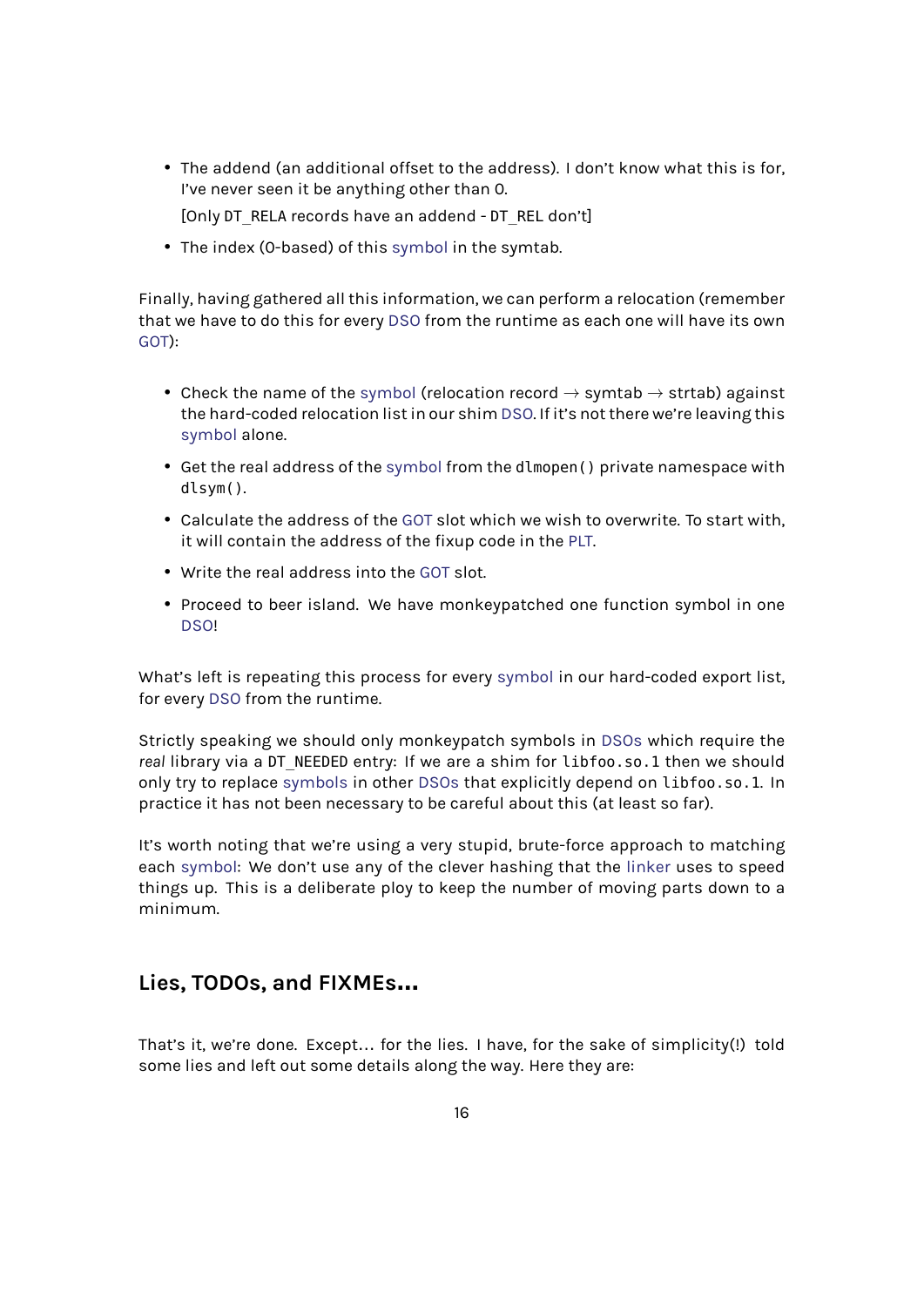- Lie: The GOT slot contains the fixup address to start with.
- Lie: The GOT slot is (always) writable.

These are sort of true. Mostly. Except that if the library is RELRO linked, the linker w[ill pr](#page-1-3)e-emptively fix up the addresses before any code is invoked by the DSO an[d the](#page-1-3)n mprotect() the memory region containing the GOT to render it unwritable.

[The wo](#page-2-0)rkaround is to read the mprotect()ed region data from /proc/self/maps, [togg](#page-1-1)le the write bits on, do all our monkeypatching and then p[ut the](#page-1-3)m back the way they were.

• TODO: The symbol lookup has been simplified: I've left out all the details to do with symbol versioning.

The initial goal of the project doesn't require symbol versioning support, so our shim DSOs [curren](#page-2-2)tly don't handle it. At all.

• Lie: dlopen() will work in the private namespace

Currently dlopen() cannot be called from [any code](#page-2-2) that resides in a private dlmo[pen\(\)](#page-1-1) namespace.

There are two reasons for this: The project-related one is that our target library (libGL) uses dlopen() to open its drivers… but it doesn't know it's been remapped to /host and must get all its dependencies and modules from there.

The workaround here is to monkeypatch all the DSOs *inside* the private namespace to divert dlopen to a wrapper that does all of the magic dlmopen() reversedependency-remap-to-host magic.

Fortunately *most* of the pieces we need for this are ones we've already had to implement for monkeypatching DSOs from the runtime, with one glaring exception: dl\_iterate\_phdr() doesn't deliver private namespace entries to us.

However we're in luck - we can use dlinfo() with RTLD DI LINKMAP to get a link map entry instead, and this tur[ns out](#page-1-1) to have *almost* all the information that dl iterate phdr gives us (that we care about).

[The other problem is that dlopen() currently segfaults if called from inside a private dlmopen namespace - this is a glibc limitation]

• Lie: The pointers in the dynamic section entries are, well, correct

They sort of are. Sometimes they're precalculated to point to the absolute address. Sometimes they need offsetting from the base address of the DSO. I've not encountered anything that indicates which situation obtains so we implement the dreadful hack of calculating the address one way, checking it to see if it falls inside the PT\_DYNAMIC section, and using the other calculati[on if n](#page-1-1)ot.